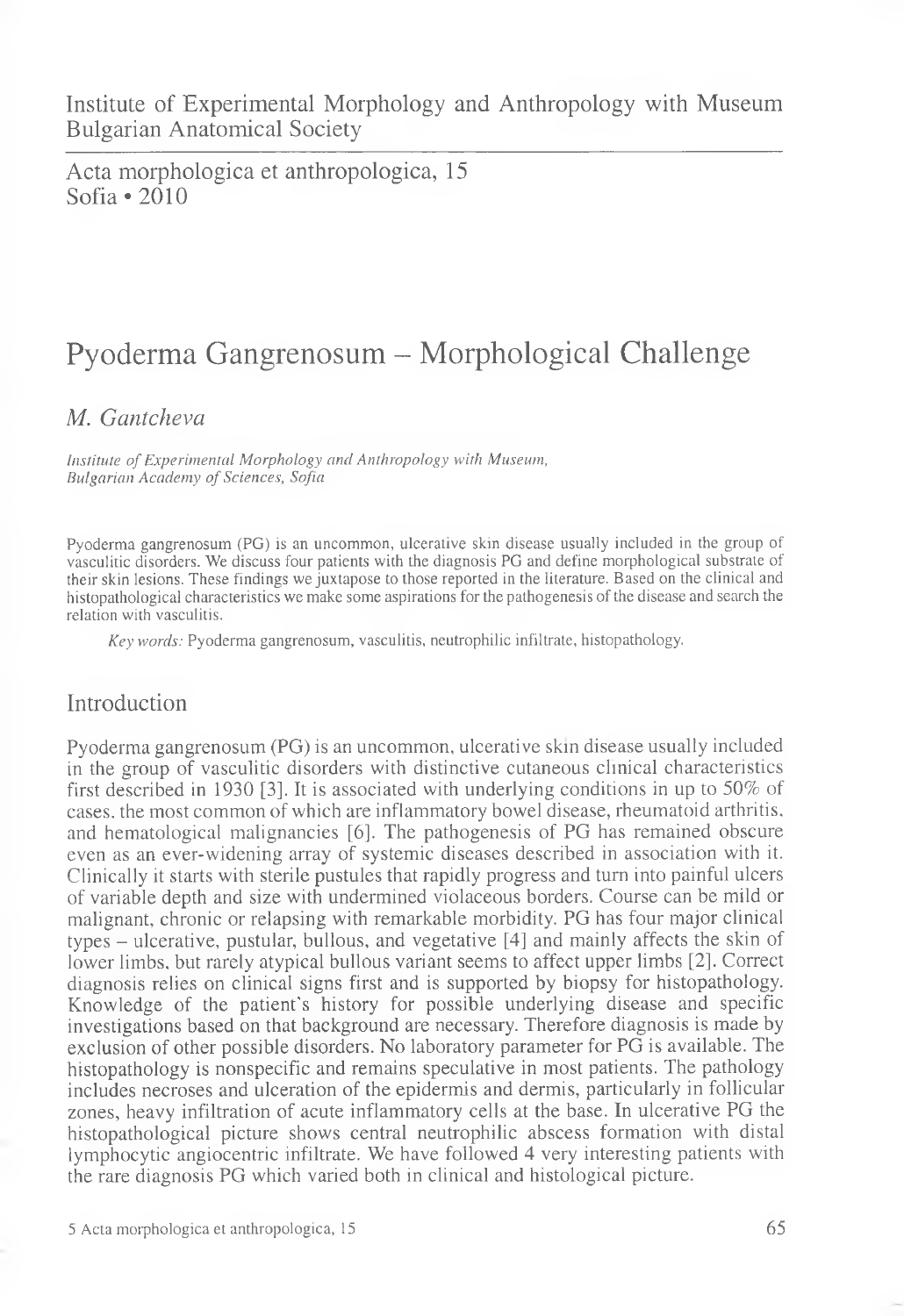# Materials and Methods

Casel is a 45-year-old woman suffered from a painful and deep ulcerative lesion that appeared after a minor trauma on the flexural part of her right lower limb. Her medical history is complicated with chronic hepatitis.

Case 2 is a 40-year-old woman with ulcerative lesions on her forearms and hands, following successful surgery for Quervain's disease. She had pain and a moderate increase of the temperature.

Case 3 is a 28-year-old woman who developed in a short time two painful but not so deep ulcers on her left thigh.

Case 4 is a 67-year-old lady that had pustular lesions and erosions of long duration on the skin of her legs, treated with topical therapy without effect. She had also arthralgia and hypertonia.

Routine laboratory examinations, immunological investigation including antinuclear, antideoxyribonucleic, antineutrophilcytoplasmic and anticardiolipin (aCL) antibodies, X-ray, thermometry and Doppler ultrasound studies were done. Specific stains and cultures for fungal and bacteria were performed. Skin biopsy specimens taken from the lesions and direct immunoflourescense of all the cases were examined.

#### Results and Discussion

Having in mind the clinical characteristics of the lesions, confirmed by the laboratory and histopathological findings we put the diagnosis PG in all four cases. The disease has a variety of conflicting microscopic descriptions. This is the reason we want to illustrate our morphological findings and compare them to precious descriptions.

Clinical examination of case 1 corroborated leg ulcerative lesion with deep and crusted appearance and underminded borders. Histopathological findings of skin specimen showed a dense neutrophilic infiltrate in derma and subcutaneous tissue without vasculitis. Significant upper dermal edema and erythrocyte extravasation were evident within the epidermis and dermis (fig. 1).

Histological examination of the recurrent ulcers on the hands of case 2 showed necrosis in the epidemis, fibrinoid necrosis in the middle dermis and a moderate infiltrate in the deep dermis (fig. 2). The infiltrate consisted of neutrophils and lymphocytes (fig. 3).



Fig. 1. Case 1 – dense neutrophilic infiltrate in derma and subcutaneous tissue, significant upper dermal edema and erythrocyte extravasation  $(HE, \times 80)$ 



Fig. 2. Case 2 - fibrinoid necrosis in the epidermis, necrosis and moderate infiltrate in the dermis (HE, x 40)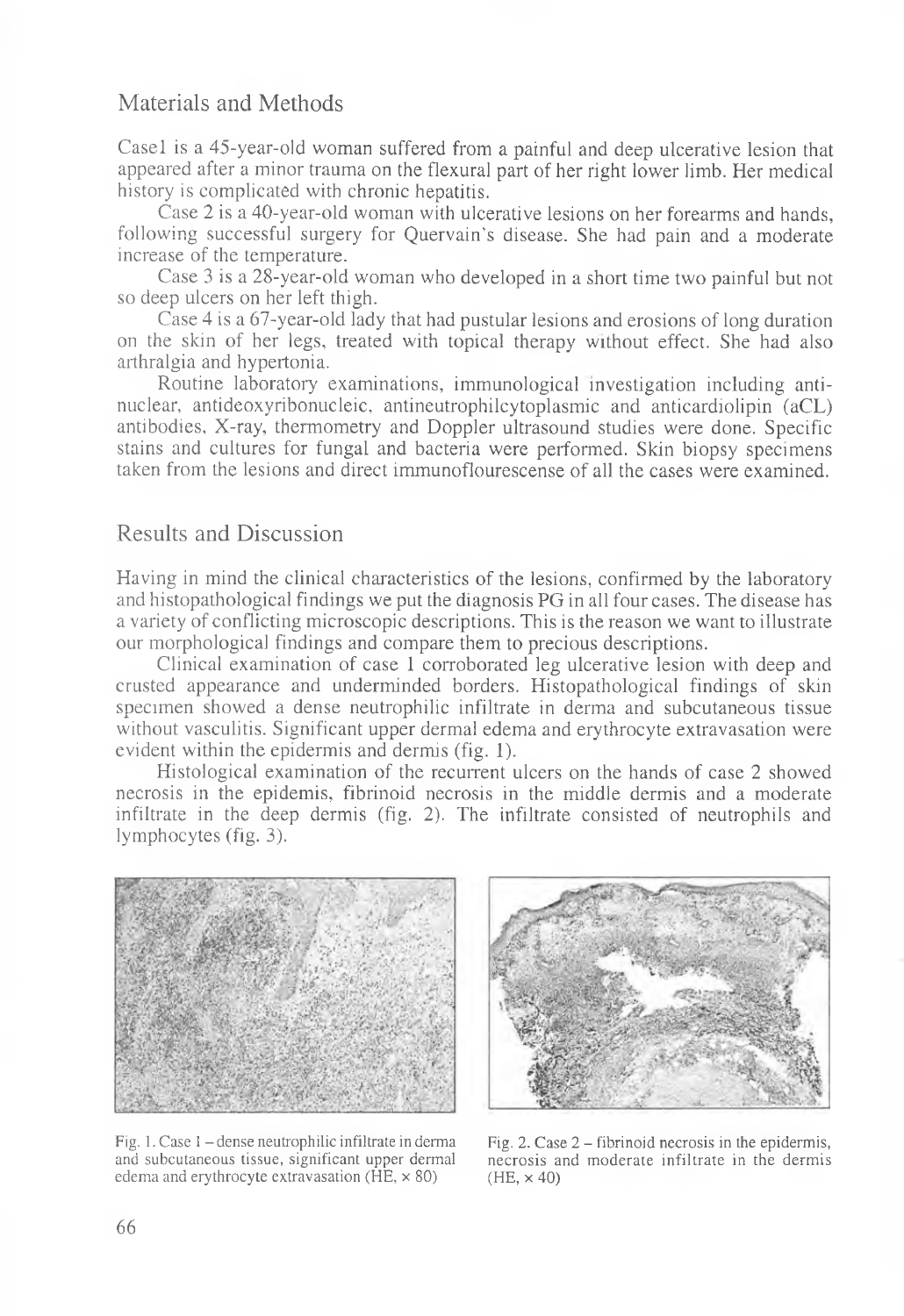



Fig. 3. Case 2 – moderate infiltrate of neurtophils Fig. 4. Case 3 – dermal neutrophilic infiltrate and and lymphocytes in the dermis (HE,  $\times$  80) endothelial swelling without vasculitis (HE,  $\times$  80)

endothelial swelling without vasculitis (HE,  $\times$  80)

The ulcers of case 3 did not have underminded borders which is not typical for PG. The histological picture demonstrated dermal neutrophilic infiltrate and endothelial swelling without vasculitis (fig. 4). The patient had possitive IgGaCL and a previous spontaneous abortion. From this point of view we put also the diagnosis of Antiphospholipid syndrome (APS) and considered it as an association with PG. However, she had not any occlusion in the vessels on the histopathology.

Case 4 tended to be a pustular form of PG as the other three ones were ulcerative. Histopathological finding defined very well a subcorneal pustule with neutrophils, eosinophils and acantolitic cells. An inflammatory infiltrate of neutrophils, eosinophils and mononuclear cells were seen mainly around the vessels. Endothelial swelling was present in the dermis (fig. 5).

We reported four unique clinical cases presented within two main clinical formspustular and ulcerative. The histomorphological findings were quite different in the investigated biopsy's specimens. What is important is that the neutrophilic infiltrates was constant and dominated everywhere. The typical vasculitis was absent. It was difficult to demonstrate a vessel origin of the lesions and we would like to understand why PG is included in the vasculitis classification.

The histopathologic findings in lesions of PG are controversial and usually not diagnostic. Some authors studying early lesions report a primary neutrophilic infiltrate, whereas others describe a primarily lymphocytic infiltrate. Degrees of vessel involve-



Fig. 5. Case 4 - subcorneal pustule with neutrophils, eosinophils and acantolitic cells, inflammatory infiltrate around the vessels and endothelial swelling in the dermis ( $HE$ ,  $\times$  100)